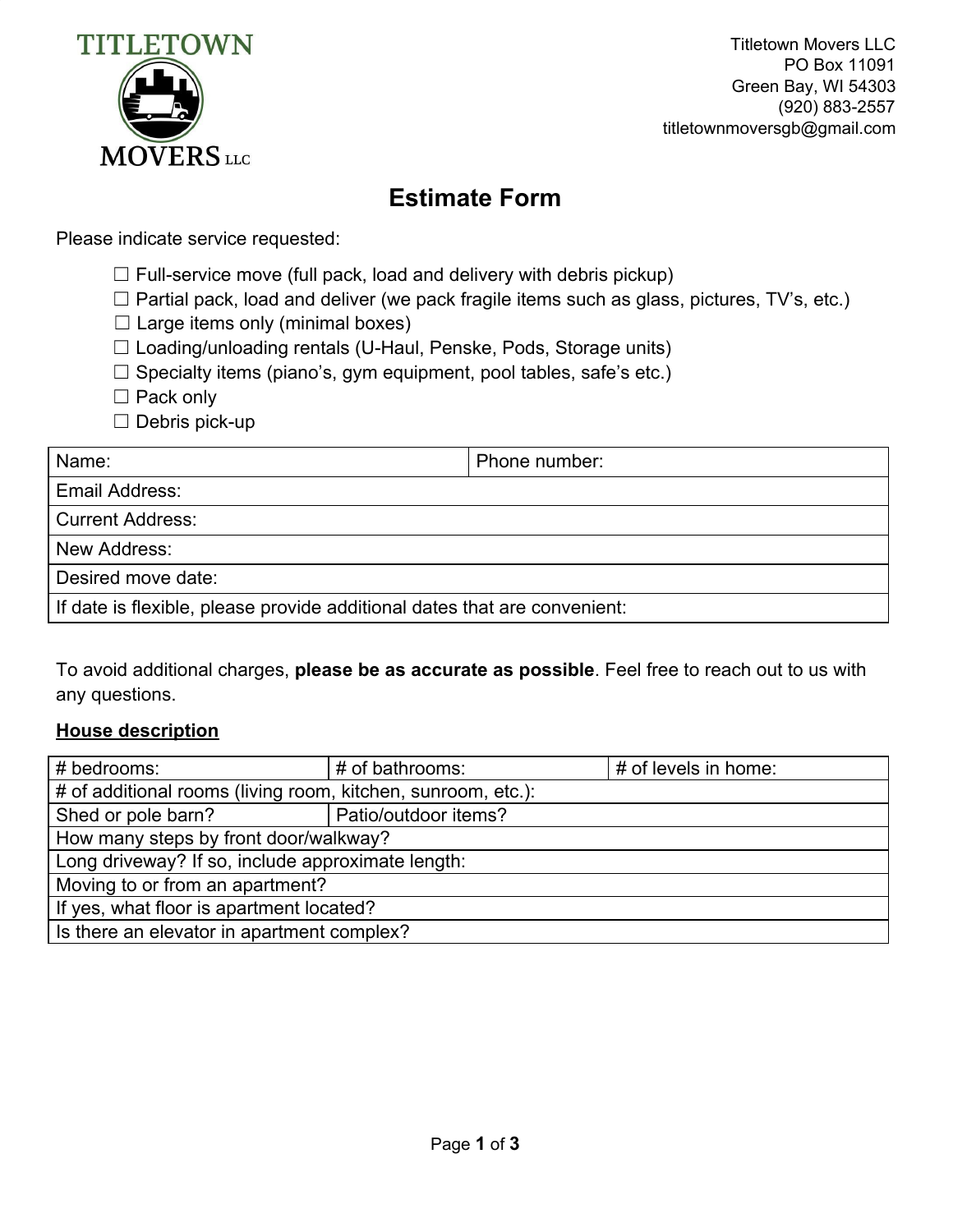

Titletown Movers LLC PO Box 11091 Green Bay, WI 54303 (920) 883-2557 titletownmoversgb@gmail.com

## **Additional Stops**

If there are items that will need to be picked up/delivered to or from additional locations, please list the address for each location.

| n |  |
|---|--|
| ົ |  |

Please list **NUMBER OF BOXES, TOTES, and ITEMS TO BE MOVED** in each room. Please remember to estimate how many boxes will be packed in each room and include them in the section below. Also be sure to include large items like couches, washer/dryers, bunk beds, patio furniture and any other bulky items.

| Master Bedroom:        | Master Bathroom:        |
|------------------------|-------------------------|
| Additional Bedroom(s): | Additional Bathroom(s): |
| Kitchen:               | Living Room(s):         |
| Basement:              | Garage:                 |
| Outdoor/Patio:         | Additional room(s):     |
| Specialty items:       | Shed/pole barn:         |

How many TVs will be moved if any?

Will Titletown Movers service the TVs? (Please note there is an additional service fee per TV)